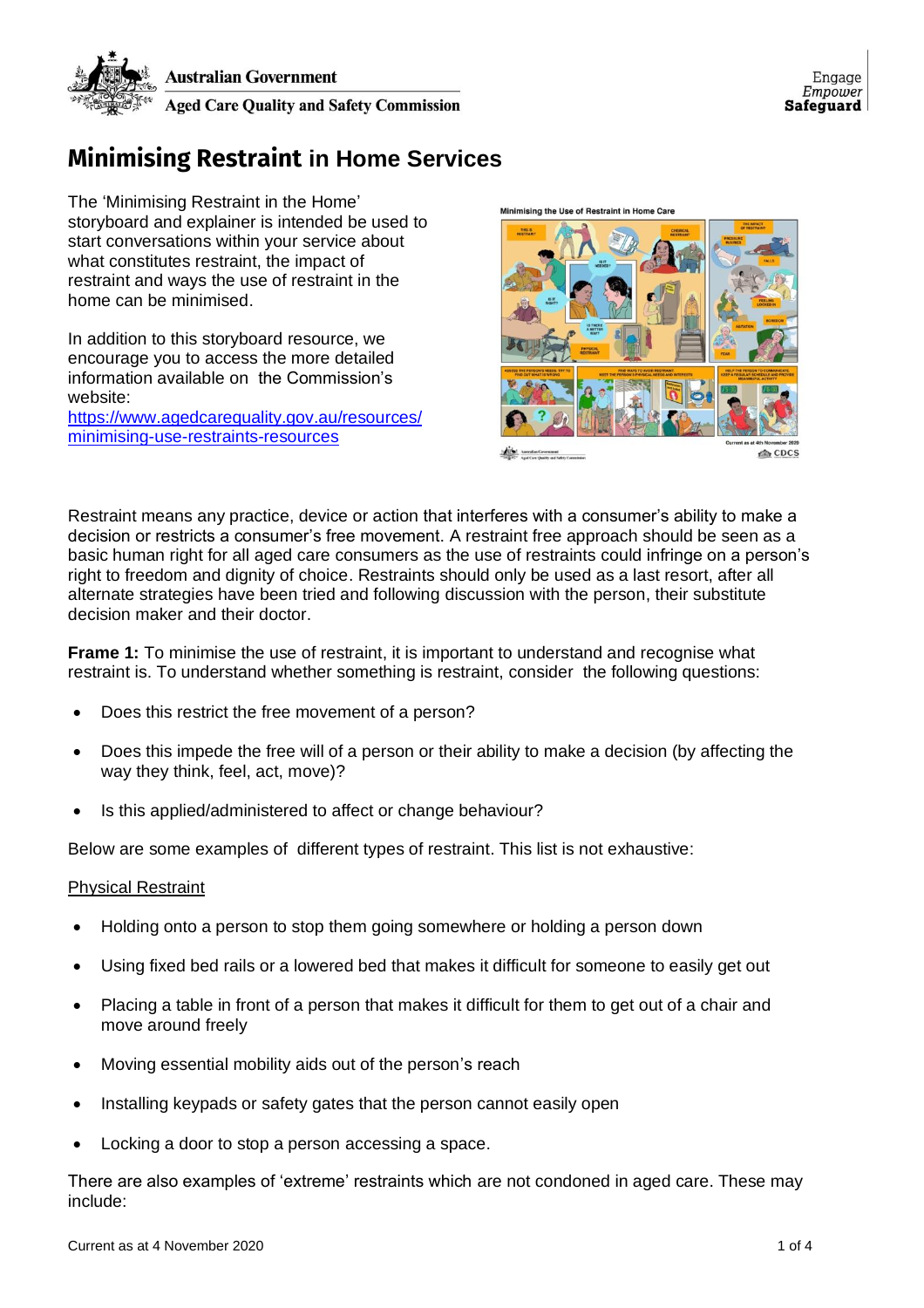- Locking the person in their room or home
- Withholding access to personal items such as a mobile phone or TV programs
- Limiting access to food, cigarettes or drink.

## Chemical Restraint

• Where medicine is used to sedate or restrict the movement of a person instead of for the treatment of a diagnosed health condition.

**Frame 2 (inset):** Family carers, aged care and health support staff should always think about whether what they are doing is right, if it is actually needed and whether there is a better way to do something that might be considered as restraint. Aged care or health support staff should discuss options with the family carer to see if there is a better way.

**Frame 3:** The use of restraint can harm the consumer. For example:

- the inappropriate use of medication chemical restraint can cause symptoms and may make behaviours worse. This can lead to a person becoming less independent, disorientated and falling over.
- having a fixed bed rail in place physical restraint can cause injury if the consumer tries to climb over or around the rail and becomes trapped.
- any sort of restraint that causes a consumer to remain confined to their bed or chair can lead to pressure injuries, loss of mobility, boredom and/or depression.
- Some people who have previously been in care (people who have been institutionalised at some time in their life) can experience flashbacks and feelings of re-institutionalisation, panic and lack of control over their lives.
- People who are restrained may suffer a psychological injury or become physically agitated. This could lead to them being injured, hurting another person or damaging property.

**Frame 4:** To minimise the use of restraint it is important to firstly know and understand the background, likes, dislikes, wishes and needs of each person. Spending time with the person and finding out what they like and want, will help you learn how to anticipate and meet their needs. Making a detailed assessment will help you to understand any triggers of behaviour and anything which may be calming.

Where any form of restraint is considered, even where the consumer or their family requests the use of restraint for the purpose of safety and security, it is important that this is discussed with the person, their substitute decision maker, their Doctor, and where appropriate their significant others. People often don't understand the potential harms. Alternatives to restraint should always be tried with restraint only used as a last resort.

Any restraints approved for use must be lawful and the least restrictive form. Restraints should be used for a limited time and should be regularly reviewed. Use must be supported by detailed assessment, documentation, monitoring and reassessment.

**Frame 5:** People with dementia can have changed behaviours and families often look for ways to address these such as using sedatives or putting physical barriers up to prevent the person wandering off and hurting themselves. However, there are often better ways to engage with the person that reduce the need to use restraint. It's helpful to discuss this with families. This might include seeing if the person is cold, bored, hungry or in pain, helping the person to get out and about for mild exercise, finding interests that engage the person such as crafts, hobbies and low impact activities like gardening. Other interventions might include redirecting the person by looking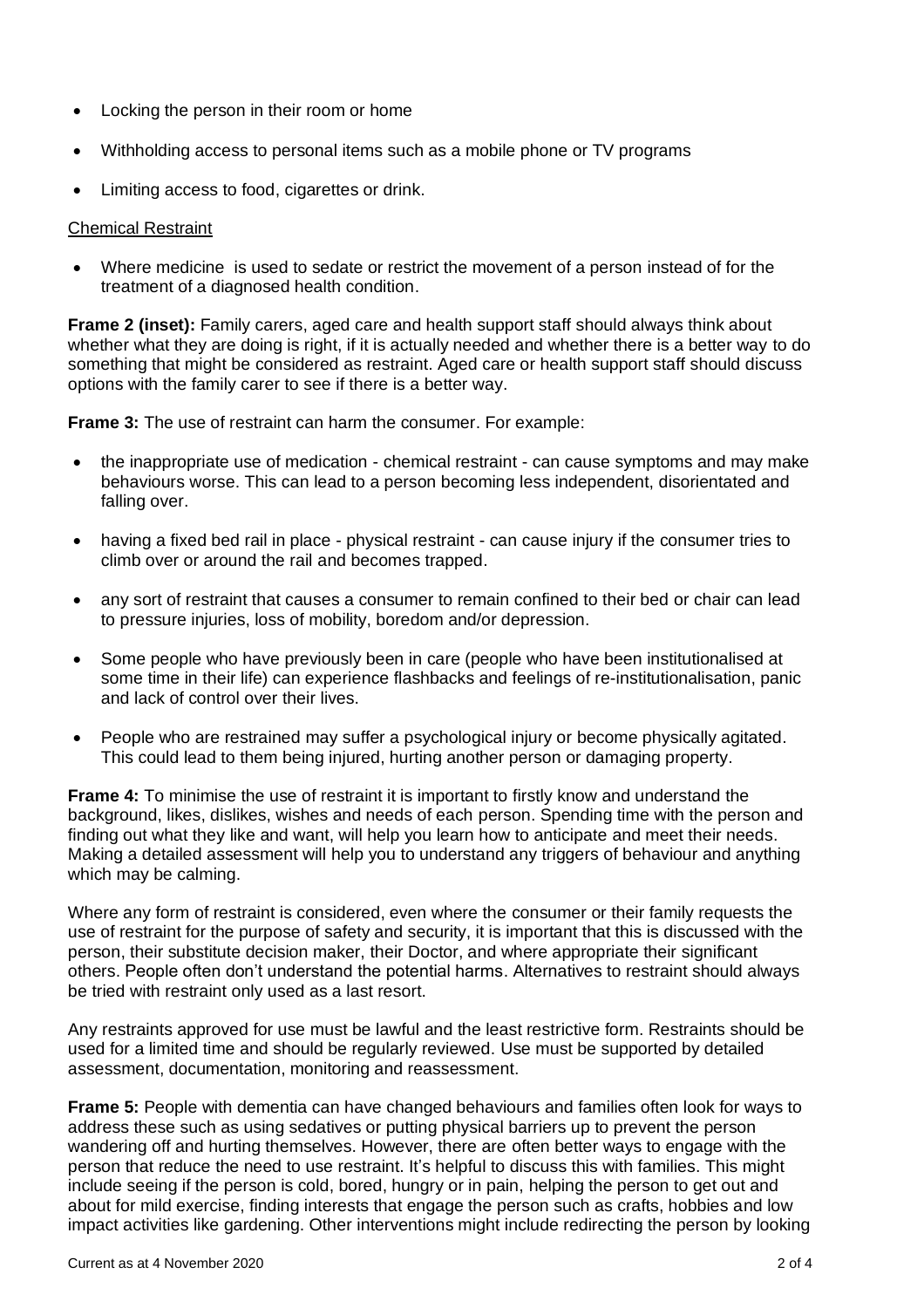through old family photos and talking about old times and making sure the person has cues that help them identify essential areas in the home such as the bathroom.

If there are areas within the home or day care setting that are safe for the person to wander, this may also help calm the person and minimise agitation.

**Frame 6:** Often, aggression or agitation can result from frustration, for example when the person cannot get their message across. Using cue cards and communication devices for people with speech difficulties can minimise this frustration. Helping the person to keep to a regular schedule, along with engaging them in meaningful activities of life also serves to address and minimise triggers and causes of behaviours and improve quality of life.

For more information on minimising restraint and to access the Commission's self-assessment tools visit: <https://www.agedcarequality.gov.au/resources/minimising-use-restraints-resources>